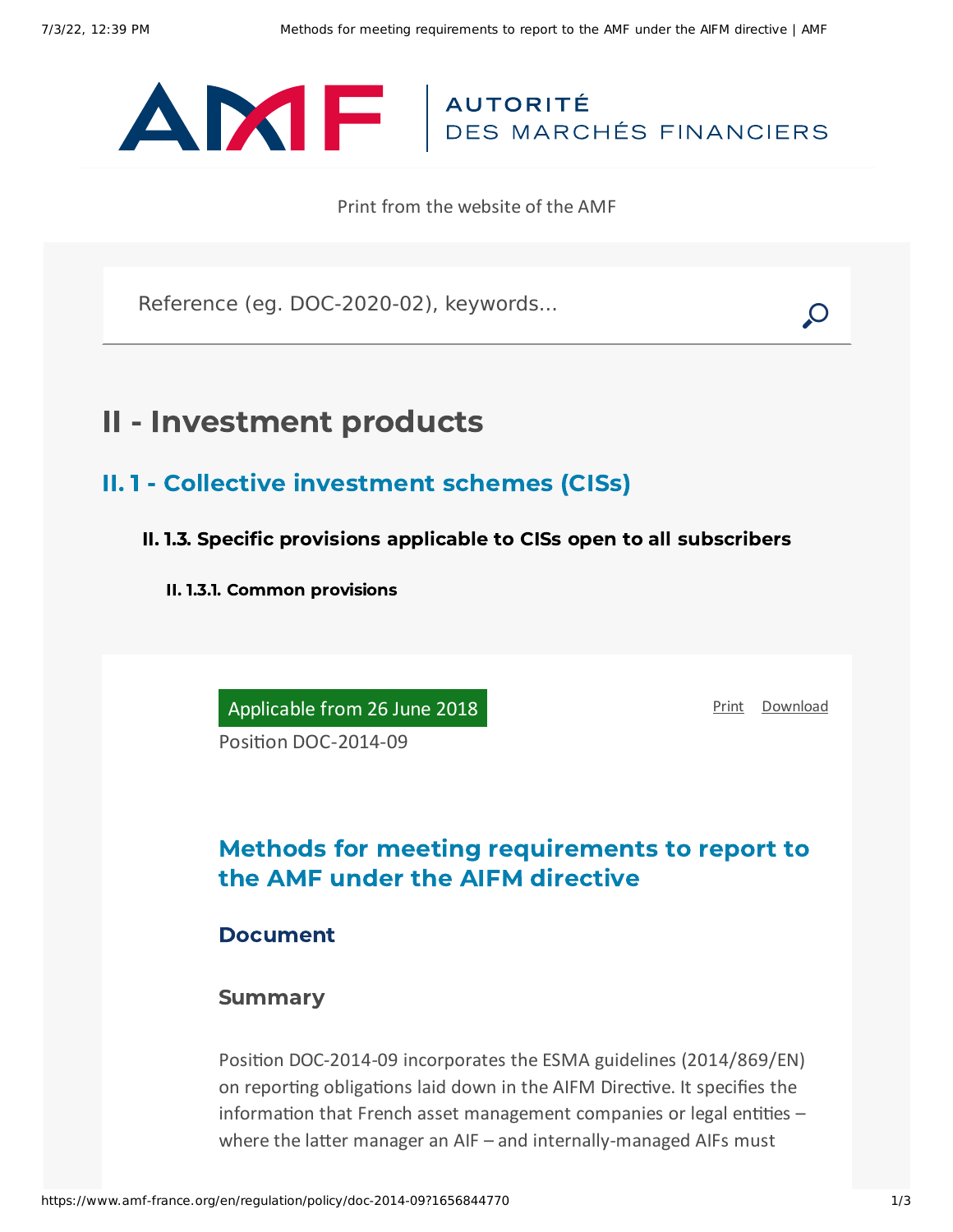7/3/22, 12:39 PM Methods for meeting requirements to report to the AMF under the AIFM directive | AMF report to the AMF, when they must report it, and the procedures to be followed when switching from one reporting requirement to another.

**[Download](https://www.amf-france.org/sites/default/files/private/2020-11/20180626-methods-for-meeting-requirements-to-report-to-the-amf-under-the-aifm-directive-.pdf) policy**

#### **Reference texts**

 $\blacktriangleright$  Article 110 of [Regulation](https://eur-lex.europa.eu/legal-content/EN/TXT/PDF/?uri=CELEX:32013R0231&from=EN) (EU) No. 231/2013  $\heartsuit$ 

Article [L.214-24\(III\)\(3\)](https://www.legifrance.gouv.fr/affichCodeArticle.do?idArticle=LEGIARTI000027786948&cidTexte=LEGITEXT000006072026&dateTexte=20140922&oldAction=rechCodeArticle&fastReqId=1835757192&nbResultRech=1) of the Monetary and Financial Code (in french **∆** only) ぴ

Article [L.214-24-20](https://www.legifrance.gouv.fr/affichCodeArticle.do?idArticle=LEGIARTI000027764251&cidTexte=LEGITEXT000006072026&dateTexte=20140922&oldAction=rechCodeArticle&fastReqId=1520157032&nbResultRech=1) of the Monetary and Financial Code (in french **⊇** only) <mark>ピ</mark>

 $\blacktriangleright$  Articles 321-167 and 421-36(I) of the General [Regulation](https://www.amf-france.org/eli/fr/aai/amf/rg/20180103/notes/en.pdf)  $\blacktriangleright$ 

### Archives

From 23 September 2014 to 25 June 2018 | Position [DOC-2014-09](#page-1-0)  $\vee$ 

**Methods for meeting requirements to report to the AMF under the AIFM directive**

<span id="page-1-0"></span>This page is not available in English

**[Download](https://www.amf-france.org/sites/default/files/pdf/62894/en/Methods_for_meeting_requirements_to_report_to_the_AMF_under_the_AIFM_directive.pdf?1656844772?1656844772) policy**